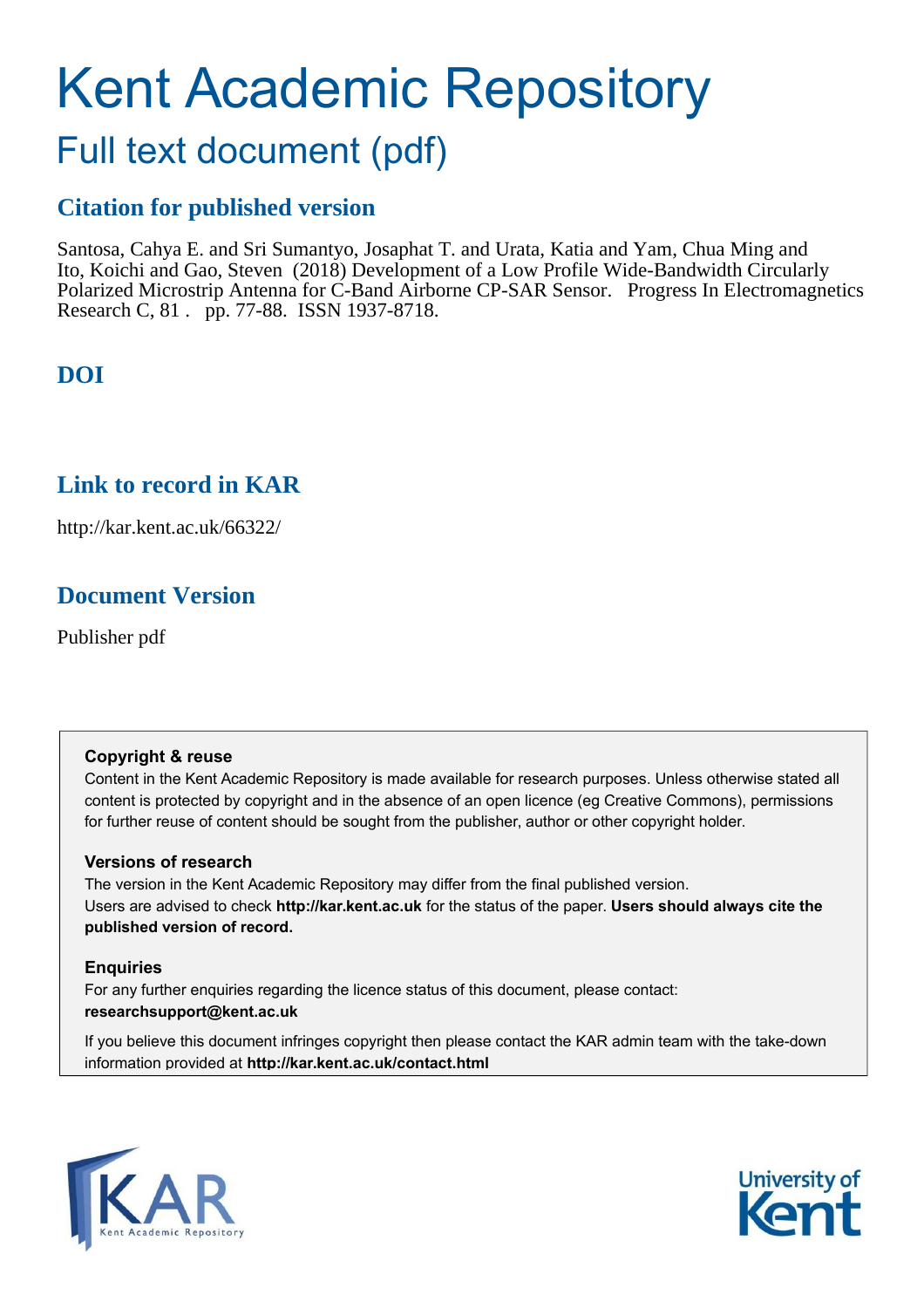### Development of a Low Profile Wide-Bandwidth Circularly Polarized Microstrip Antenna for C-Band Airborne CP-SAR Sensor

#### Cahya E. Santosa<sup>1, 2, \*</sup>, Josaphat T. Sri Sumantyo<sup>1</sup>, Katia Urata<sup>1</sup>, Chua Ming Yam<sup>1</sup>, Koichi Ito<sup>3</sup>, and Steven Gao<sup>4</sup>

Abstract—In this paper, a low-profile wide bandwidth circularly polarized microstrip antenna is proposed as element for a C-band airborne circularly polarized synthetic aperture radar sensor. Several bandwidth improvement techniques were proposed and implemented. In order to increase impedance bandwidth, the antenna is constructed using double-stacked substrate with low dielectric constant, modified radiating shape for multi-resonant frequency, and a circle-slotted parasitic patch. Generation of the circularly polarized wave employs a simple square patch with curve corner-truncation as radiating element. The asymmetric position of the feeding is attempted to improve the axial-ratio bandwidth. To avoid a complicated feed network, the antenna is fed by single-feed proximity-coupled microstrip line. The effect of copper-covering on the upper layer for decrease undesired radiation wave emitted by the feeding is also studied and presented. Measurement results show that the impedance bandwidth and axial ratio bandwidth are 20.9% (1,100 MHz) and 4.7% (250 MHz), respectively. Meanwhile the measured gain is 7 dBic at the frequency of 5.3 GHz.

#### 1. INTRODUCTION

Synthetic aperture radar (SAR) is an active sensor that transmits electromagnetic pulse and receives the scattering signal from an object with physical properties that allows all-weather day to night time operation. Research and development of compact SAR system are rapidly increasing with lower costs [1]. Commonly SAR sensors operate using linearly polarized electromagnetic waves [2]. However, linearly polarized electromagnetic waves are sensitive to antenna orientation mismatch, in addition to Faraday rotation effects occurring in the ionosphere, degrading the receiving signal [3, 4]. In circularly polarized synthetic aperture radar (CP-SAR) sensors, such issues can be overcome [1].

For onboard payloads, the limitations in antenna weight and dimension are the main challenges in CP-SAR sensor development. Compact sizes, lightweight, low profile, low cost, and easy fabrication of high performance antennas have become highly-desired attributes. Microstrip antenna is a potential candidate to realize the onboard CP-SAR sensor, but unfortunately, also has several limitations in antenna characteristics such as low power, low efficiency, and very narrow frequency bandwidth [5–8].

In recent years, several methods have been proposed to broaden the impedance bandwidth (IBW) and 3 dB axial ratio bandwidth (ARBW) of CP antennas. Substrate selection is the first step to be considered in designing wide IBW microstrip antenna. Theoretically, a wide IBW can be reached by decreasing the Q-factor, which can be achieved by increasing the substrate thickness or decreasing the dielectric constant of the substrate [5–8]. On top of that, constructing the antenna on thick multi-layered substrates, foam, or full-air gap have also been studied; IBW obtained has shown to be

Received 9 November 2017, Accepted 23 January 2018, Scheduled 6 February 2018

<sup>\*</sup> Corresponding author: Cahya Edi Santosa (cahya.edi@chiba-u.jp).

<sup>&</sup>lt;sup>1</sup> Center for Environmental Remote Sensing (CEReS), Chiba University, Japan. <sup>2</sup> Center for Aviation Technology, National Institute of Aeronautics and Space, Bogor, Indonesia. <sup>3</sup> Research Center for Frontier Medical Engineering, Chiba University, Japan. <sup>4</sup> Department of Engineering and Digital Arts, University of Kent, Centerbury, CT2 7NZ, UK.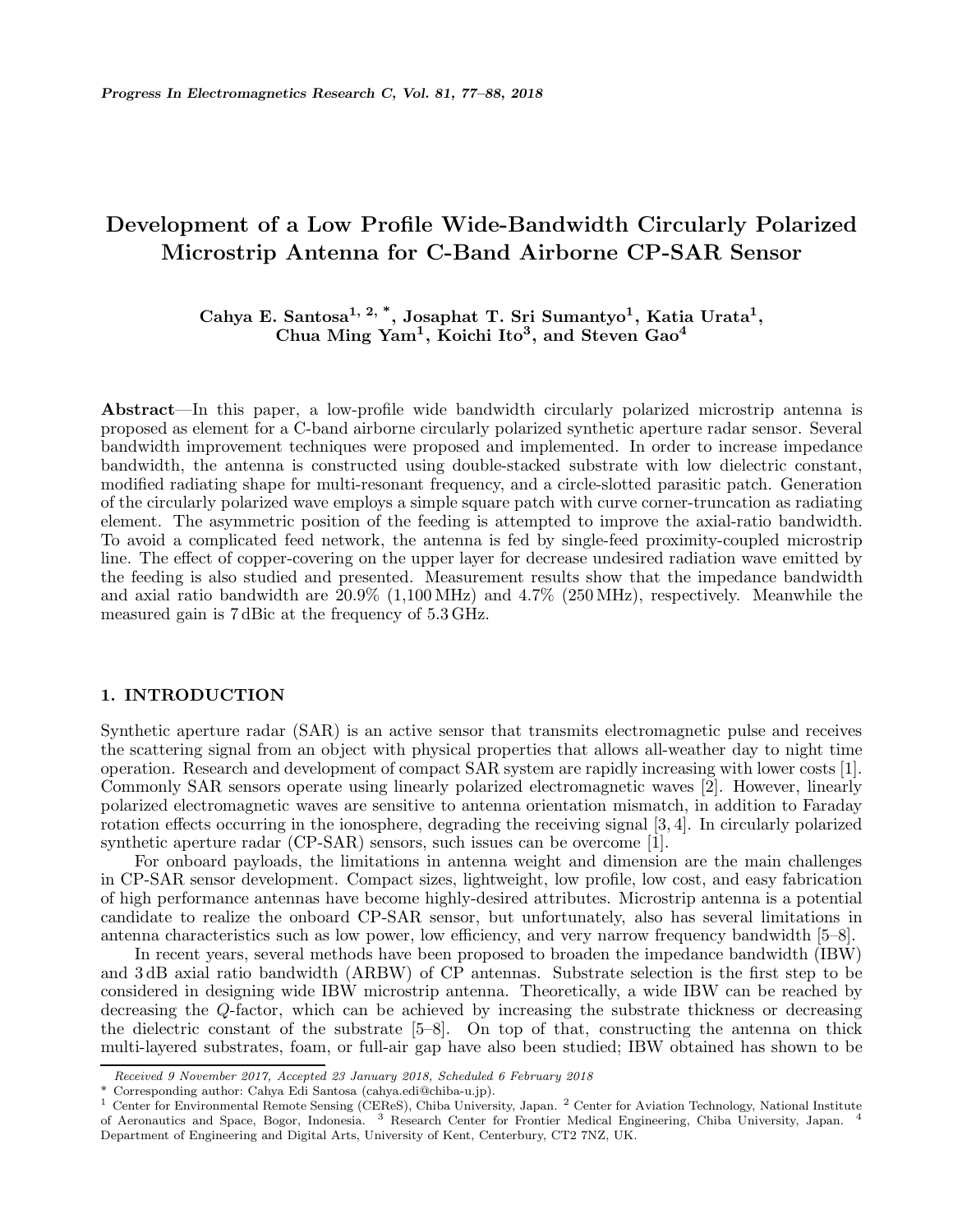approximately 20–40% and ARBW around 10–25% [9–12]. However, such implementation for onboard CP-SAR sensor poses several challenges considering existing mechanical vibrations that may affect the antenna structural stability and overall performance. Other methods employing a single-feed proximitycoupled microstrip line in antenna feeding modification have been reported in [13–16] to broaden IBW. Although dual-feed technique can provide better stability of the CP wave than single-feed, the latter provides a simpler feeding and reduced fabrication costs in array configuration. IBW improvement by using a slot and perturbation techniques have also been reported [17–20]; however, the problem of low gain arises due to its bi-directional radiation pattern. Gain enhancement is compromised by limitation of mounting space available for the onboard CP-SAR sensor. Adding a parasitic patch has already been proven to broaden ARBW and to enhance the gain deficiency [21, 22]. Previous research has combined both parasitic patch and slot element to enhance ARBW [23], but the gain has not been improved significantly.

Currently, Center for Environmental and Remote Sensing (CEReS), Chiba University, Japan, is developing an L, C, and X-band airborne CP-SAR to observe disaster and environmental change. Table 1 lists the specifications required for the C-band CP-SAR sensor. Several CP-SAR sensor designs have been proposed, but the overall antenna array performance did not fulfill CP-SAR system requirements with regard to IBW and ARBW, both obtaining less than 5% [24, 25]. In order to meet these requirements, a wide bandwidth CP-SAR sensor is needed. This paper presents a new design of a single patch wide bandwidth CP microstrip antenna for C-band CP-SAR sensor. Several efforts for IBW and ARBW improvement techniques, such as stacked double-layer substrate, modified shape of parasitic patch, shifted position of feeding line, and circle-slotted parasitic patch, are then presented and discussed. The paper is organized as follows. Section 2 describes the detailed antenna design and bandwidth improvement techniques. In Section 3, the realized antenna and verification result are presented and discussed. Section 4 concludes the findings.

| Parameter                | Value                           | Parameter           | Value                                                                 |
|--------------------------|---------------------------------|---------------------|-----------------------------------------------------------------------|
| Center frequency $(f_c)$ | $5.3\,\mathrm{GHz}$             | Total gain          | $> 20$ dBic                                                           |
| Impedance bandwidth      | $400 \,\mathrm{MHz}$ (7.6%)     | Side-lobe level     | $-20$ dB                                                              |
| 3dB ARBW                 | $400 \,\text{MHz}$ (7.6%)       | Cross-pol isolation | $-20$ dB                                                              |
| Range beam-width         | $10^{\circ}$ ( <i>E</i> -plane) | Tilt angle          | $25^{\circ} - 35^{\circ}$                                             |
| Azimuth beam-width       | $H$ -plane)<br>$5^\circ$        | Antenna size        | $400 \,\mathrm{mm} \times 1500 \,\mathrm{mm} \times 10 \,\mathrm{mm}$ |

Table 1. Specifications of microstrip array antenna for C-band CP-SAR sensor.

#### 2. ANTENNA DESIGN

#### 2.1. Geometry of the Antenna

Figure 1(a) depicts the substrate configuration of the proposed antenna. The antenna is constructed by stacking a two-layer substrate, with 1.6 mm thickness (h), dielectric constant  $(\epsilon_r)$  of 2.17, copper cladding thickness (t) of 0.035 mm, and dissipation factor (tan- $\delta$ ) of 0.0005. In order to broaden the IBW, the proposed antenna employs a thick substrate with low dielectric constant. For simplification in

| <b>Table 2.</b> The dimension of the antenna. |
|-----------------------------------------------|
|-----------------------------------------------|

| Variable | Length $(mm)$ | Variable     | Length<br>$\rm (mm)$ | Variable         | Length $(mm)$    |
|----------|---------------|--------------|----------------------|------------------|------------------|
| $w_s$    | 42.4          | $^{\iota s}$ | 65.5                 | $s_{n}$          | $\phantom{-}2.5$ |
| $w_p$    | 17.8          | $\iota$      | 17.8                 | $r_{o}$          | 26.5             |
| $w_f$    | $_{1.5}$      |              | 25.8                 | $\boldsymbol{v}$ |                  |
| $w_z$    |               | $^{\iota}z$  |                      | 02               | ს.ს              |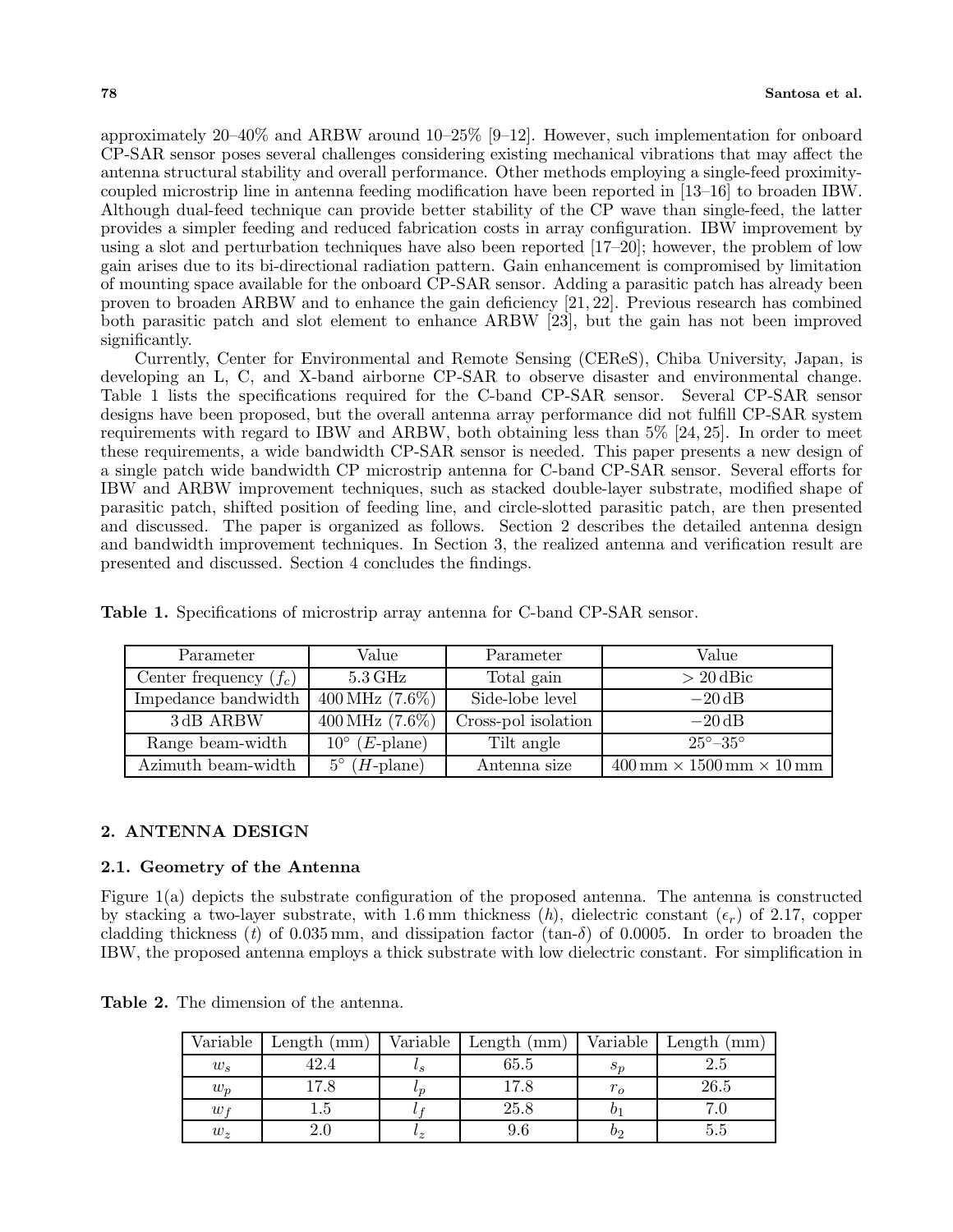

Figure 1. Configuration of the proposed antenna. (a) 3D view; (b) detailed geometry.

the antenna design, a square patch with diagonally curve corner-truncation is adopted as the radiating patch, fed by a single-feed proximity-coupled microstrip line placed in between the substrates. In the upper layer of the top substrate, a parasitic patch is placed at the center of the radiating patch in order to improve the ARBW and gain. To reduce the undesired electromagnetic field emitted by the feeding, the upper layer of the top substrate is covered by copper. The ground plane is a copper sheet placed at the bottom layer of the antenna. Detailed geometry of the proposed antenna is as illustrated in Fig. 1(b), and the dimension is listed in Table 2.

#### 2.2. Circularly Polarized Wave Generation

A square patch with corner-truncation is adopted as radiating patch to achieve a simple design for circularly polarized wave generation [4]. The dimensions of radiating patch can be calculated by using Equations  $(1)$ – $(4)$  [5].

$$
w_p = \frac{v_o}{2f_r} \sqrt{\frac{2}{\epsilon_r + 1}}\tag{1}
$$

$$
\epsilon_{reff} = \frac{\epsilon_r + 1}{2} + \frac{\epsilon_r - 1}{2} \left[ 1 + 12 \frac{h}{w_p} \right]^{-1/2}
$$
 (2)

$$
\frac{\Delta l_p}{h} = 0.412 \frac{(\epsilon_{reff} + 0.3) \left[ \frac{w_p}{h} + 0.264 \right]}{(\epsilon_{reff} - 0.258) \left[ \frac{w_p}{h} + 0.8 \right]}
$$
(3)

$$
l_p = \frac{v_o}{2f_r\sqrt{\epsilon_{reff}}} - 2\Delta l_p \tag{4}
$$

where  $v_o$  is the speed of light in vacuum,  $f_r$  the resonant frequency,  $\epsilon_{reff}$  the effective dielectric constant, and  $\Delta l_p$  the extended incremental length of the patch antenna. For center frequency of 5.3 GHz, the width  $(w_p)$  and length  $(l_p)$  of the squared patch are calculated as 22.46 mm and 18.25 mm, respectively. The design of the antenna is optimized using Method of Moments (MoM) with the full wave simulation software CST Studio Suite 2017. Dimensions of  $w_p$  and  $l_p$  are adjusted to match those of the circularly shaped patch for ARBW enhancement. After optimization, final values for  $w_p$  and  $l_p$  of the radiating patch obtained are 17.75 mm or 20.7% lower than  $w_p$  from the calculation result.

Figure 2 shows the surface current distribution of the proposed antenna in radiating CP wave at frequency of 5.3 GHz. The pictures depict the antenna excitation at 90 $\degree$  phase differences in the +zdirection. The radiating patch areas that have dominant surface current are indicated by letters A, B,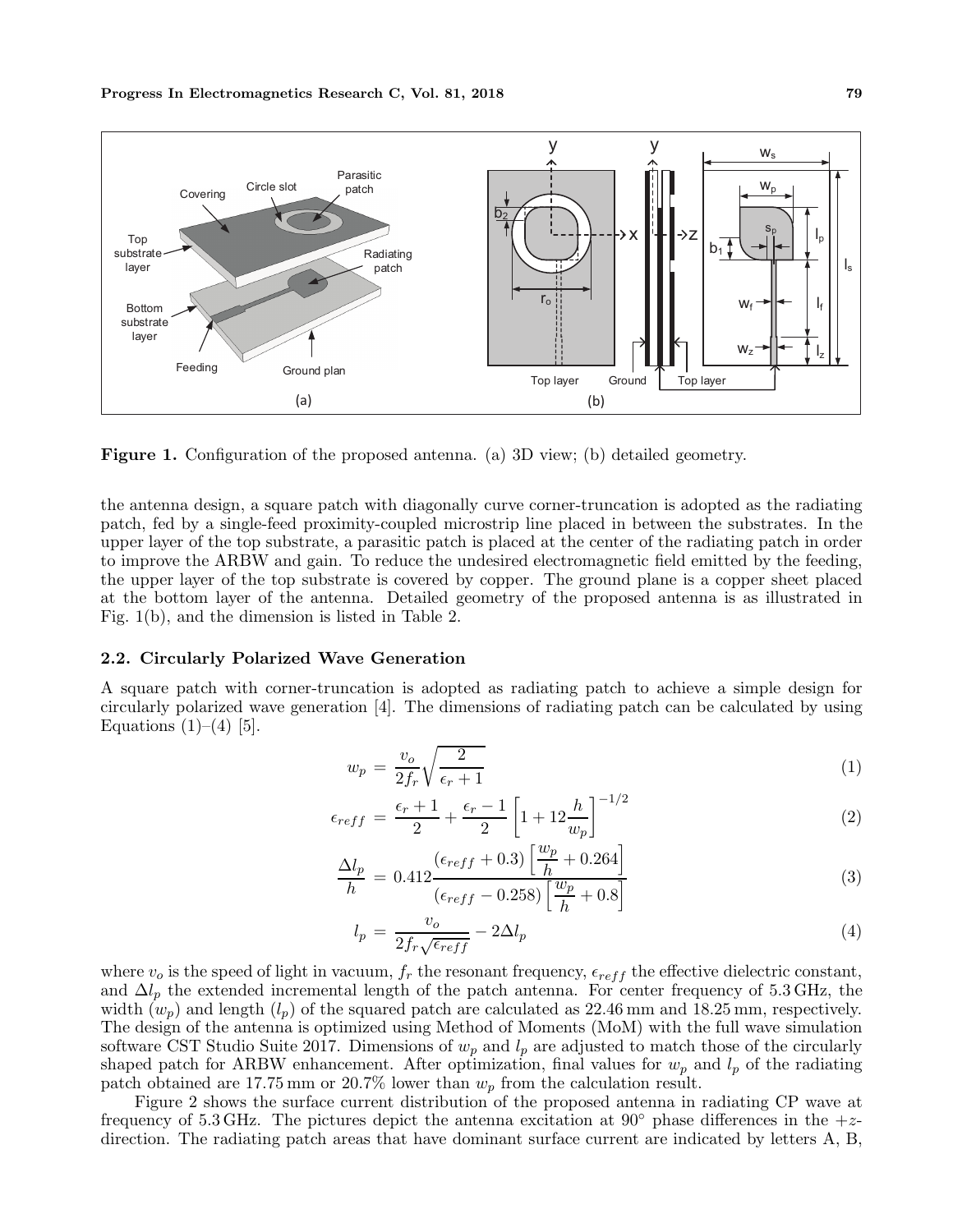

Figure 2. Surface current distribution simulation. (a) Simplified geometry of the antenna. Excitation at different time phase: (b)  $0°$  phase; (c)  $90°$  phase.

C and D in Fig.  $2(a)$ . Meanwhile, the flow direction of the dominant surface current is shown by white arrows in Fig. 2(b) and Fig. 2(c). When the phase is equal to  $0°$  as illustrated in Fig. 2(b), the surface currents are concentrated at area A and area C, in which, A flow is towards <sup>−</sup>x-direction and C in the opposite direction. For the 90◦ phase, the dominant current is now concentrated at area B and area D, which creates the flow direction of area B towards  $-y$ -direction and in the opposite direction for area D. After 180◦ phase shift, the surface current distribution rotates in counter-clockwise direction generating right-handed circularly polarized (RHCP) electromagnetic waves.

#### 2.3. Impedance and Axial Ratio Bandwidth Improvement Techniques

Several techniques are currently proposed and implemented, so that the IBW and ARBW of the designed antenna is further improved. These techniques are detailed below.

#### 2.3.1. Multi Resonant Frequency

Figure 3 illustrates the evolution in the efforts to improve the IBW and ARBW of the designed antenna. In the first step, the antenna is constructed by using the same dimension of the radiating patch and



Figure 3. Evolution in the proposed antenna for bandwidth improvement (a) square patch with corner-truncation; (b) shifted position of microstrip line feeding; (c) Modified shape of parasitic patch; (d) circle-slotted parasitic patch.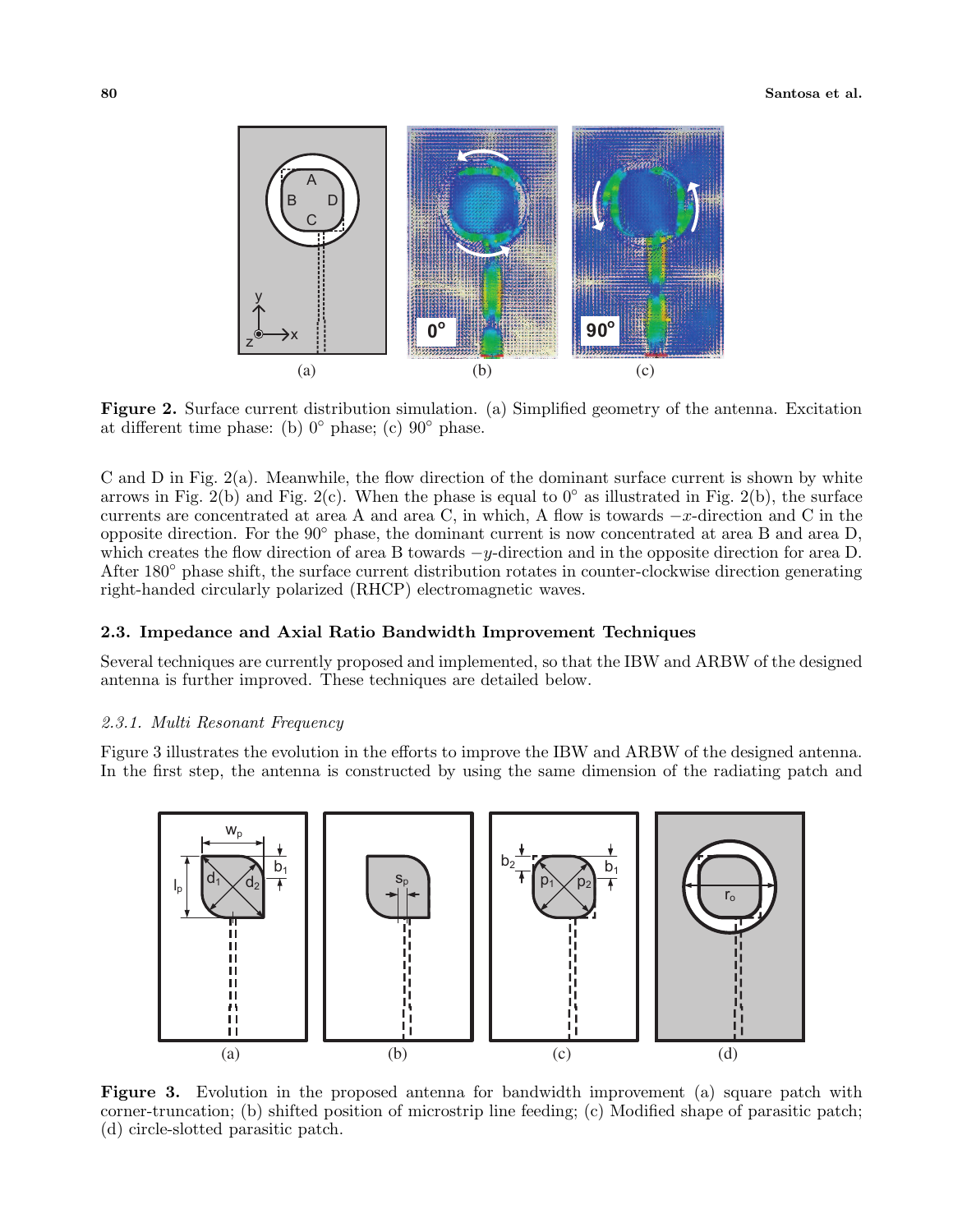#### Progress In Electromagnetics Research C, Vol. 81, 2018 81

parasitic patch as shown in Fig. 3(a). The square patch has left diagonal length of  $d_1$  mm and right diagonal length of  $d_2$  mm. The radiating patch and parasitic patch are designed to have the same curve corner-truncation  $(b_1)$  level. Any changes made on  $b_1$  will change the right diagonal length of  $d_2$ . On the other hand, the left diagonal length  $d_1$  is determined by the radiated patch length  $l_p$  and radiated patch width  $w_p$ . This controls the antenna's surface current distribution and optimizes the axial ratio (AR) and the resonant frequency within operational bandwidth of the antenna.

To approximate to the resonant frequency, detailed geometries of the radiating patch and parasitic patch of the antenna are described in Fig. 4(a) and Fig. 4(b), respectively. Adjustment method to calculate the corner truncation size and diagonal length of the patch are defined by Equations  $(5)-(10)$ . Estimated values for  $d_2$  and  $p_1$  are arranged between maximum value of  $w_p = 22.46$  mm and minimum value of  $l_p = 18.25$  mm, which have been calculated by Equations (1)–(4) before. After optimization, the optimum IBW and ARBW of the proposed antenna are obtained with value of  $d_2$  equal to 19.37 mm and  $p_1$  equal to 20.61 mm, or in other words  $b_1 = 7.0$  mm and  $b_2 = 5.5$  mm, respectively.



Figure 4. Detailed geometry of (a) radiating patch and (b) parasitic patch to describe the adjustment method of corner truncation size and diagonal length.

The effects in the return loss (RL) and the AR of the antenna due to the curve corner-truncation level  $(b_1)$  are shown in Fig. 5(a). The right diagonal length of the radiating patch  $(d_2)$  determines the resonant frequency and the 3dB ARBW. A longer right diagonal length  $d_2$  (consequently, shorter in  $b_1$ ) will lower the antenna resonant frequency but increase the ARBW of the antenna. Nevertheless, a shorter right diagonal length  $d_2$  (consequently, longer in  $b_1$ ) will raise the resonant frequency of the antenna and shift the ARBW into the operational bandwidth region. By adjusting the ratio of  $d_1$  and  $d_2$ , the resonant frequency and the ARBW are tuned to the required bandwidth and operating region.

$$
d_1 = w_p \sqrt{2} = l_p \sqrt{2} \tag{5}
$$

$$
k_1 = b_1 \sqrt{2} - b_1 \tag{6}
$$

$$
k_2 = b_2\sqrt{2} - b_2\tag{7}
$$

$$
d_1 \frac{1}{2} = \frac{1}{2} w_p \sqrt{2} - k_1 = \frac{1}{2} w_p \sqrt{2} - (b_1 \sqrt{2} - b_1)
$$
\n(8)

$$
d_2 = p_2 = w_p \sqrt{2} - 2b_1 \sqrt{2} + 2b_1 \tag{9}
$$

$$
p_1 = w_p \sqrt{2} - 2b_2 \sqrt{2} + 2b_2 \tag{10}
$$

#### 2.3.2. Shifted Feed Line Position

For the current antenna array configuration, since pin-fed microstrip antenna may pose increased manufacturing costs, edge-fed microstrip is here considered. Fig. 3(b) illustrates the effect of the feed line position on the radiating patch, in order to investigate the optimum ARBW. Conventionally, the feed line of a microstrip patch antenna is placed at the midpoint of an edge or at the corner of the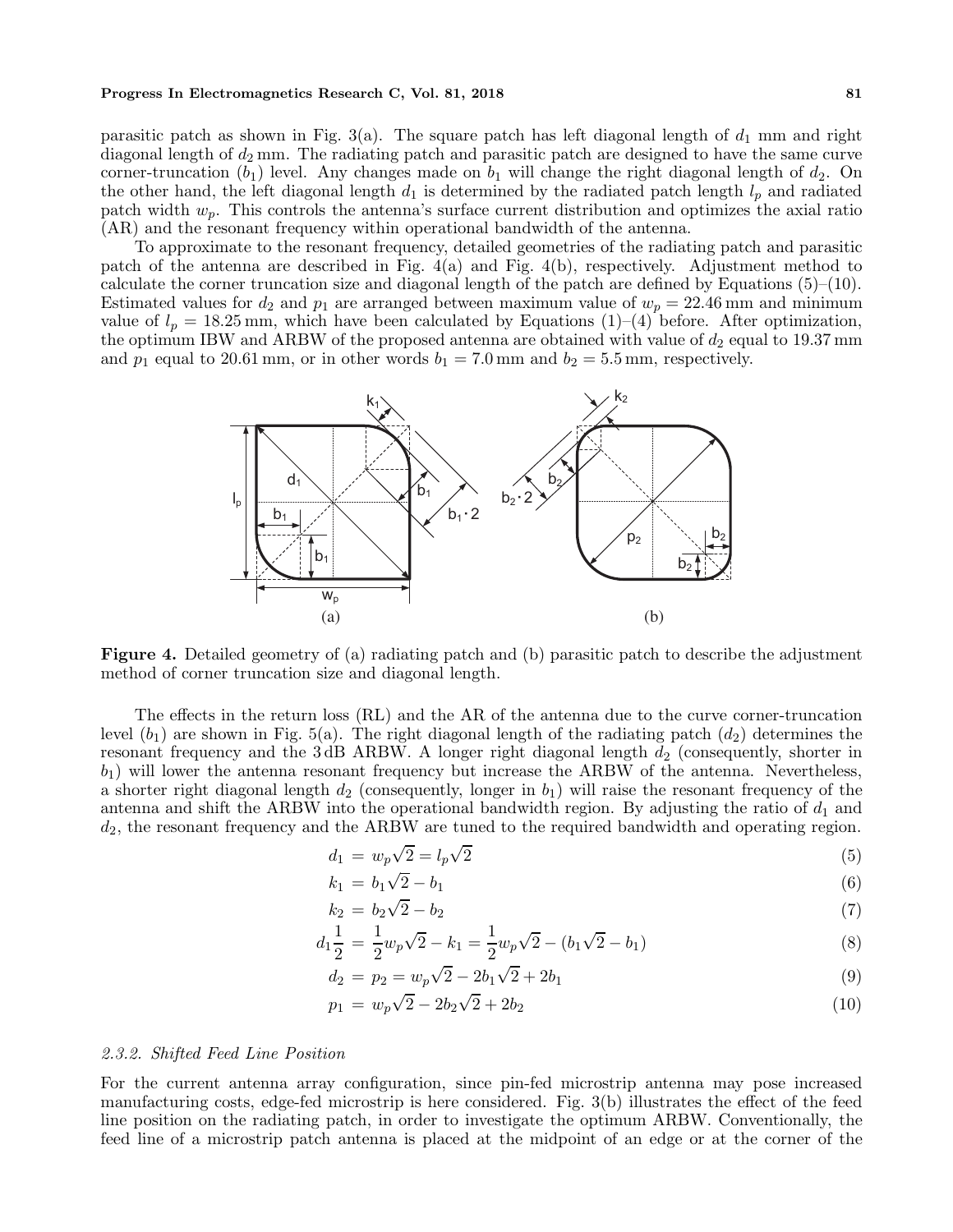

Figure 5. Simulated RL and AR of the antenna in investigating the effects of: (a) corner-truncation,  $b_1$ ; (b) feed line position,  $s_p$ ; (c) corner-truncation of parasitic patch,  $b_2$ ; (d) diameter of circle-slotted parasitic patch,  $r_o$ .

radiating patch. In the proposed antenna design the end line position is shifted towards the tapered side of the squared patch. Shifting the position of the feed line changes the surface current flow direction distribution on the radiating patch.

The effects of shifting the feed line position towards the characteristic of IBW and ARBW of the antenna is investigated and presented in Fig. 5(b). The graph clearly shows that the entire ARBW is shifted to the desired region when the position of feed line is changed to a higher value. The ARBW is also changed as a result of the feed shifting. The optimization of feed line position enhances the performance of AR within the operational region.

#### 2.3.3. Modified Shape of Parasitic Patch

Another technique to broaden the bandwidth and improve the AR quality is by applying a parasitic patch above the radiating patch in the top layer of the antenna. Fig.  $3(c)$  shows the geometry of the parasitic patch with corner-truncation sizes of  $b_1$  and  $b_2$ , and diagonal lengths of  $p_1$  and  $p_2$ .

The bandwidth can be broadened by adding a new part in which its operating frequency is in the middle of the lowest and the highest frequencies by adjusting the value of  $p_1$ . The value of  $b_2$  can be adjusted to direct the flow of surface current distribution of the parasitic patch for a smooth circularly polarized wave.

Figure 5(c) plots the simulated RL and AR for various values of  $b_2$ . The IBW increases in proportion to the value of  $b_2$ , but the ARBW is significantly changed. High value in  $b_2$  leads to a circular shape in the parasitic patch.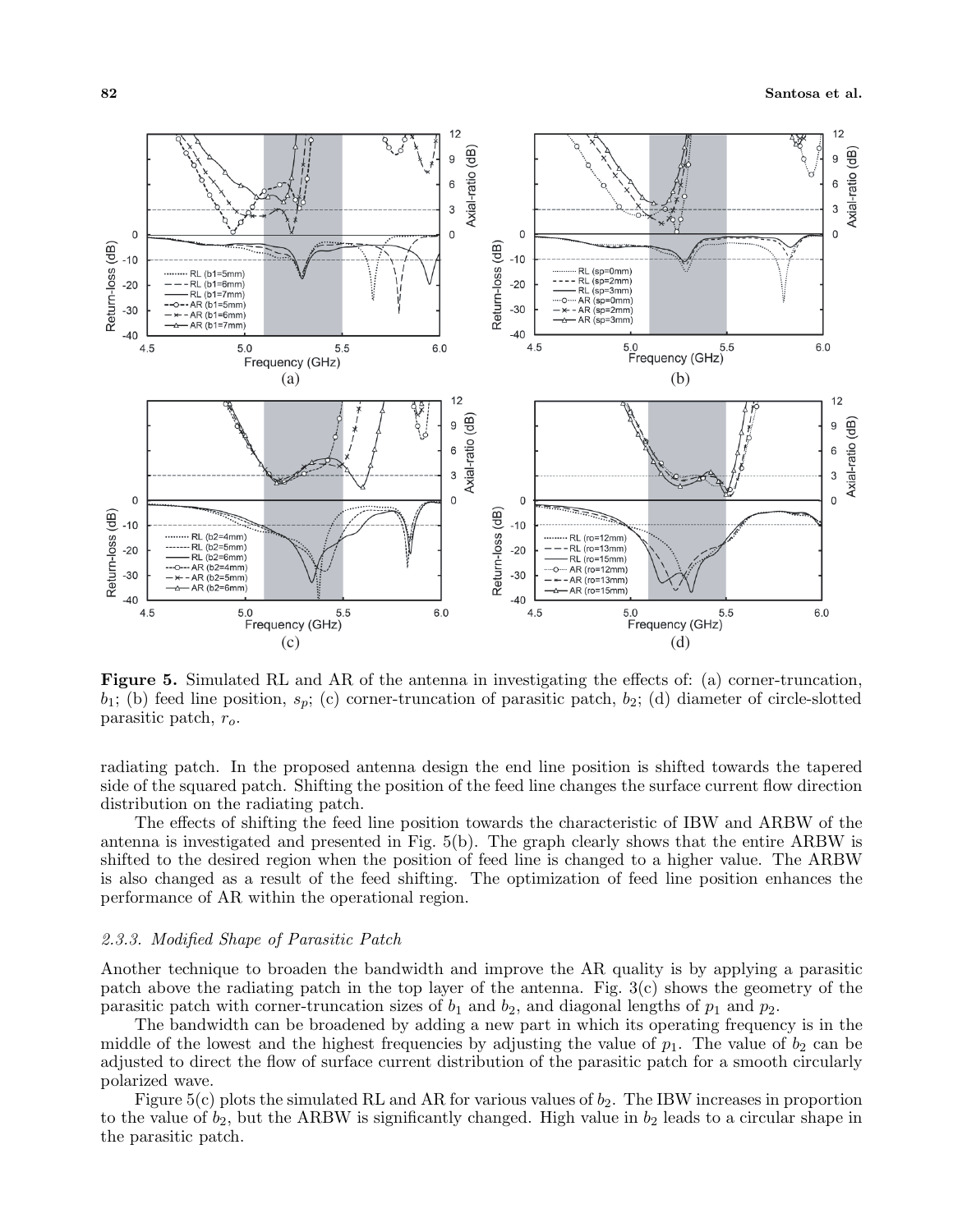#### Progress In Electromagnetics Research C, Vol. 81, 2018 83

#### 2.3.4. Circle-Slotted of Parasitic Patch

Almost all area in top layer of the proposed antenna is covered by copper. However, a circle slot is created around the parasitic patch as illustrated in Fig. 3(d). The purpose of the copper-covering is to suppress the undesired electromagnetic radiation emission from the feeding network when the patch is placed in the array configuration. The effects of copper-covering towards the characteristics of the antenna are studied and summarized in Table 3. The table shows that circle-slotted copper-covering widens the IBW and ARBW compared to the antenna without any copper-covering. However, the tradeoff is a lower antenna gain. Copper-covering does not absorb the electromagnetic wave emitted by feeding line, and instead, part of the wave is deflected back into substrate. Unfortunately, the reflection influences the radiation pattern of the radiating patch in the antenna. Nevertheless, the simulation results of the antenna with copper-covering indicate that the 3 dB beamwidth grows wider in E-plane with the boresight of main lobe not centering at  $0^{\circ}$ , both in E-plane and H-plane.

Table 3. Characteristic of the antenna with and without the copper-covering (simulated) Note: H-BM is the  $H$ -plane beam-width; E-BM is the  $E$ -plane beam-width; H-BS is the  $H$ -plane bore-sight; and E-BS is the E-plane bore-sight.

|                 | IBW   | <b>ARBW</b> | Gain | $H-BM$ | $E-BM$ | $H-BS$  | $E-BS$ |
|-----------------|-------|-------------|------|--------|--------|---------|--------|
| Copper-covering | (MHz) | MHz)        | dBic | ′ ⊙    | ∕ ⊙`   | 6       | 70     |
| Non-covering    | 527   | 230         | 7.3  | 76.9   | 72.0   | 00.1    | $-2.0$ |
| Covering        | 644   | 375         | 7.0  | 75.6   | 75.0   | $-10.0$ | 9.0    |

The effect of the circle slot diameter towards the RL and the AR of the antenna is plotted in Fig. 5(d). The dimension of the circle slot has not significantly affected the AR performance, but in turn, it has changed the RL characteristic of the antenna. The IBW and ARBW are also not affected by changing the circular slot diameter. Also, the circle slot does not affect significantly either the resonant frequency response or the surface current distribution direction of the parasitic patch. Estimated length for diameter  $r_o$  is arranged between value of  $w_p = 22.46$  mm and  $w_p = 26.95$  mm (20% of  $w_p$ ). After optimization, the optimum IBW and ARBW of the propose antenna are obtained with value of  $r_o$  equal to 26.5 mm (17.98% of  $w_p$ ).

#### 3. ANTENNA PROTOTYPE AND PERFORMANCE VERIFICATION

Figure 6 depicts the fabricated antenna in its separate substrate, the top substrate with the parasitic patch and the bottom substrate with the radiating patch. The substrates are then stacked and fixed



Figure 6. Prototype of the antenna: (a) top substrate; (b) bottom substrate.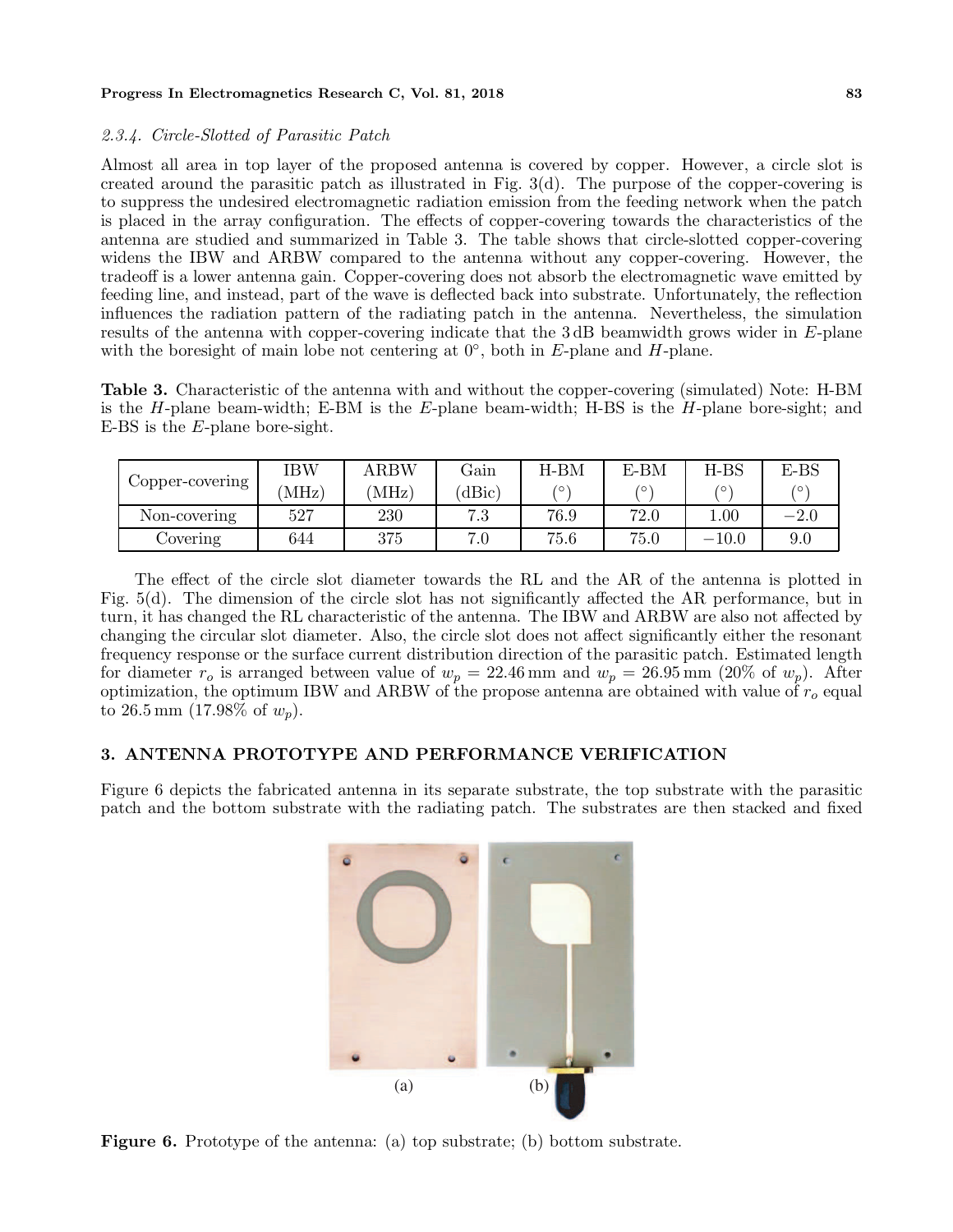together in their position by using  $2 \text{ mm}$  plastic screws at every corner of the antenna. Female  $50 \Omega$  SMA connector was soldered to the end of the feed line as the in or out port of the antenna. The fabricated antenna has a total dimension of 42.4 mm in width, 65.5 mm in length, and 3.3 mm in thickness.

The performance of the antenna is measured in an anechoic chamber using E8364C PNA Microwave Network Analyzer. Fig. 7 shows the measured performance of the antenna as compared to its simulated characteristics. The simulated and measured RLs are illustrated in Fig. 7(a). The desired operational



Figure 7. Simulated and measured performance of the antenna. (a) return loss; (b) axial ratio; (c) VSWR; (d) gain.

Table 4. A summary of similar antennas in literature. Note: size is expressed by width  $\times$  length  $\times$  thickness.

| Antenna   | Structure             | Feeding<br>type | $f_c$<br>(GHz) | <b>IBW</b><br>$(\%)$ | ARBW<br>$(\%)$ | Gain<br>(dBic) | Dimension<br>(mm)         |
|-----------|-----------------------|-----------------|----------------|----------------------|----------------|----------------|---------------------------|
| Ref. [26] | Stacked;<br>air gap   | Pin             | 6.00           | 31.5                 | 20.7           | 8.6            | $40 \times 40 \times 4.5$ |
| Ref. [27] | Single;<br>parasitics | Pin             | 5.50           | 19.5                 | 12.9           | 9.8            | $50 \times 50 \times 1.5$ |
| Ref. [28] | Single;<br>slot       | Line            | 5.50           | 34.5                 | 14.5           | 3.6            | $25 \times 25 \times 0.8$ |
| Ref. [29] | Stacked;<br>air gap   | Line            | 6.00           | 60.0                 | 56.0           | 4.4            | $40 \times 40 \times 6.5$ |
| Ref. [30] | Single;<br>slot       | Line            | 5.75           | 90.2                 | 40.0           | 4.5            | $25 \times 25 \times 1.6$ |
| Proposed  | Stacked;<br>parasitic | Line            | 5.30           | 20.9                 | 4.7            | 7.1            | $42 \times 65 \times 3.2$ |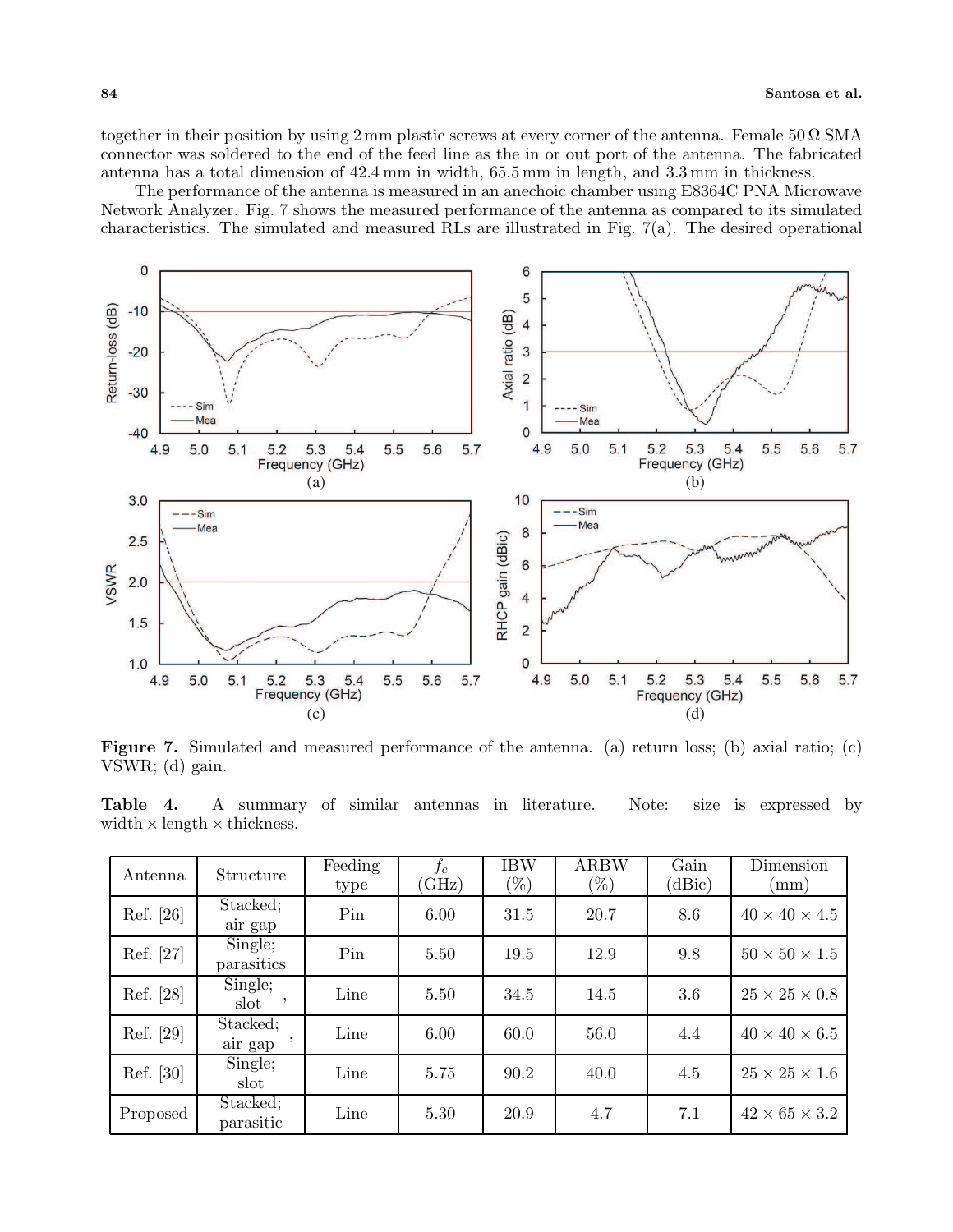

Figure 8. Simulated and measured radiation pattern in *H*-plane (phi =  $0^{\circ}$ ) and *E*-plane (phi =  $90^{\circ}$ ) at frequency of: (a) 5.1 GHz; (b) 5.3 GHz; (c) 5.5 GHz.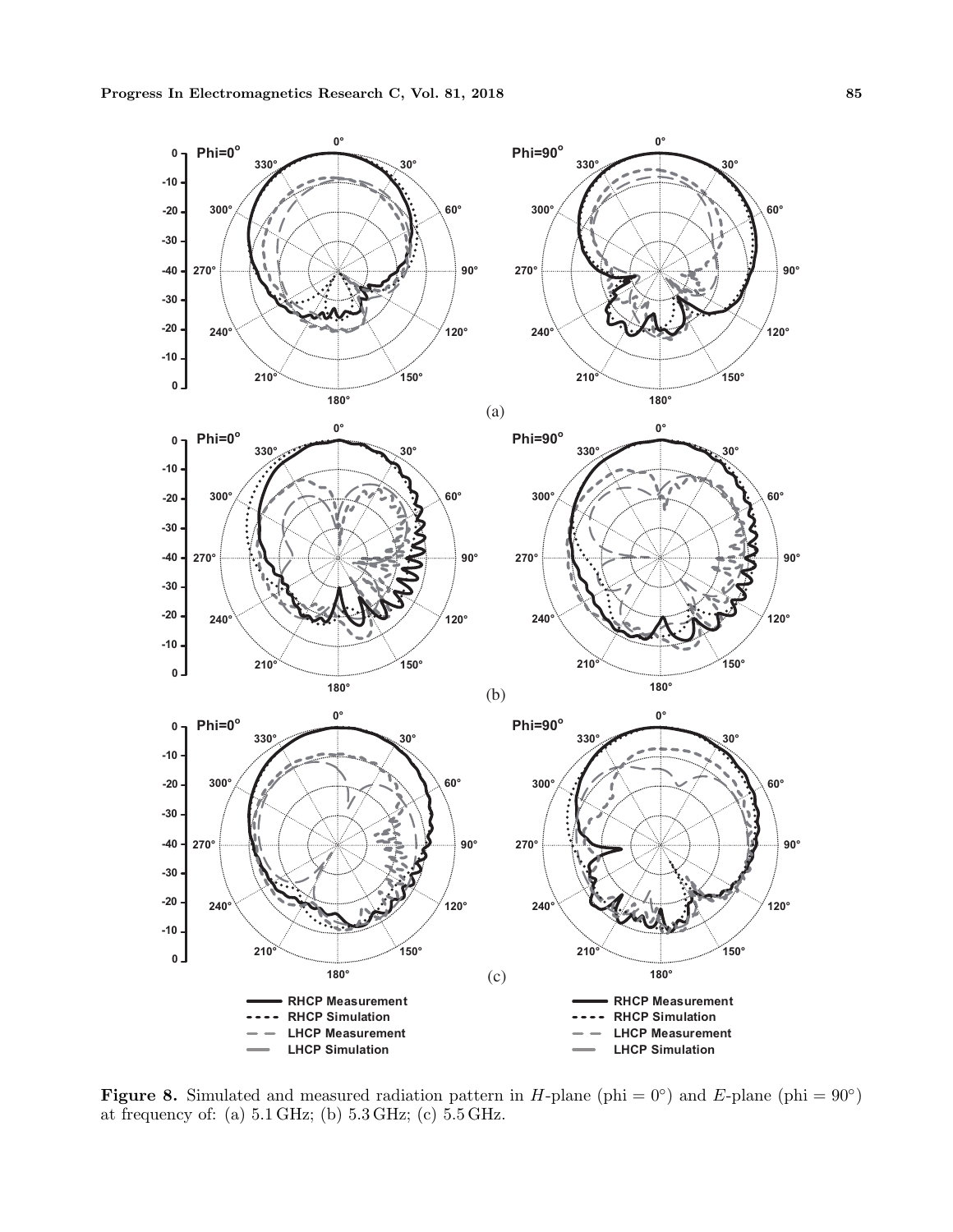bandwidth of the airborne CP-SAR array antenna system is shown by the shadowed-bar in the frequency axis. From the graph, it is clearly shown that the RL of proposed antenna has fulfilled the requirements. The simulated and measured IBWs are approximately 640 MHz (spanning from 4.96 GHz to 5.6 GHz) and 1,110 MHz (spanning from 4.94 GHz to 6.04 GHz), respectively. Fig. 7(b) shows the simulated and measured ARBWs. From the graph, the ARBW bandwidths are approximately 380 MHz (spanning from 5.20 GHz to 5.58 GHz) and 250 MHz (spanning 5.23 GHz to 5.48 GHz). The measured ARBW still needs to be improved to fulfill the required specification. It will be significantly improved in the next phase where an array of the patches will be designed using serial sequential rotation technique. The characteristic of voltage standing wave ratio (VSWR) is verified and presented in Fig.  $7(c)$ , where simulated and measured values indicate good performance within operating bandwidth with the value of less than 2. The VSWR at the center frequency (5.3 GHz) is less than 1.5. Fig. 7(d) compares the simulated and measured gains of the antenna. They exhibit similar trends at the operational bandwidth from 5.1 GHz to 5.5 GHz. At the center frequency, the gain was recorded to be 7 dBic. Some of the measured results were not in accordance with the simulations, and they can be attributed to possible fabrication errors, such as multiple dissimilarities on printed microwave stacked substrate structure (stripline) that consists partly of dielectric material and partly of air, misalignment between top substrate and bottom substrate, or under-etching process. Also additional reflections of the connector, cable attenuation, and phase shift of the measurement instruments are unavoidable effects in mismatching the simulated and realized antenna.

Table 4 summarizes the performance of the realized antenna in comparison to other similar antennas in the literature, to illustrate the effect of the antenna structure and feeding type towards the antenna performance. The table shows that antennas with microstrip line feeding could reach wider IBW and ARBW than pin-fed type antennas. Regarding the gain, antennas with pin-fed and parasitic patch exhibit better performance. Also, the antennas with broad IBW can be built by using stacked substrates or by applying a slotted shape on the parasitic patch. The proposed antenna has the highest gain among the antennas with microstrip line feeding.

Figure 8 shows the simulated and measured radiation patterns of the prototype in the H-plane and E-plane in several frequencies. The normalized radiation pattern for each frequency is plotted in one plot, for both co-polarization and cross-polarization. At all frequencies, the main lobe direction is not exactly centered at  $0^\circ$  in both H-plane and E-plane. The main lobe direction of the prototype at frequency 5.3 GHz is at  $-3^\circ$  in H-plane and at  $9^\circ$  in E-plane. This is caused by shifting the line feed position in the radiating patch to increase the ARBW of the antenna. At frequencies of 5.1 GHz and 5.5 GHz, the cross-polarization level is less than −20 dB, and at frequency of 5.3 GHz the crosspolarization levels reach around −20 dB in both planes.

#### 4. CONCLUSIONS

A single antenna wide bandwidth CP microstrip antenna for C-band airborne CP-SAR remote sensing application was designed, manufactured, and measured. A wide IBW was achieved by using a thick substrate with low dielectric constant, double-stacked substrate structure, modified shape of radiating patch and circle slotted parasitic patch. The measurement results show that the IBW of the antenna is 1,110 MHz (20.87%) and hence, fulfills the required specification. The measured ARBW for the prototype is 250 MHz (4.72%) and still needs improvement to fulfill the required specification. The gain of the antenna is improved to 7 dBic by parasitic patch to the top layer of the antenna. It is also found that the IBW and ARBW were improved by adding a circle slotted and top copper-covering to the antenna. In future work, this single patch antenna design will be arranged in  $8 \times 8$  and  $8 \times 16$  elements of an array configuration in order to achieve a total gain of more than 20 dBic. Also in order to get a wider ARBW, fully serial sequential rotation techniques on the feeding network will be implemented.

#### REFERENCES

1. Sri Sumantyo, J. T., K. V. Chet, L. T. Sze, T. Kawai, T. Ebinuma, Y. Izumi, M. Z. Baharuddin, S. Gao, and K. Ito, "Development of circular polarized synthetic aperture radar onboard UAV JX-1," International Journal of Remote Sensing, Vol. 38, Nos. 8–10, 2745–2756, 2017.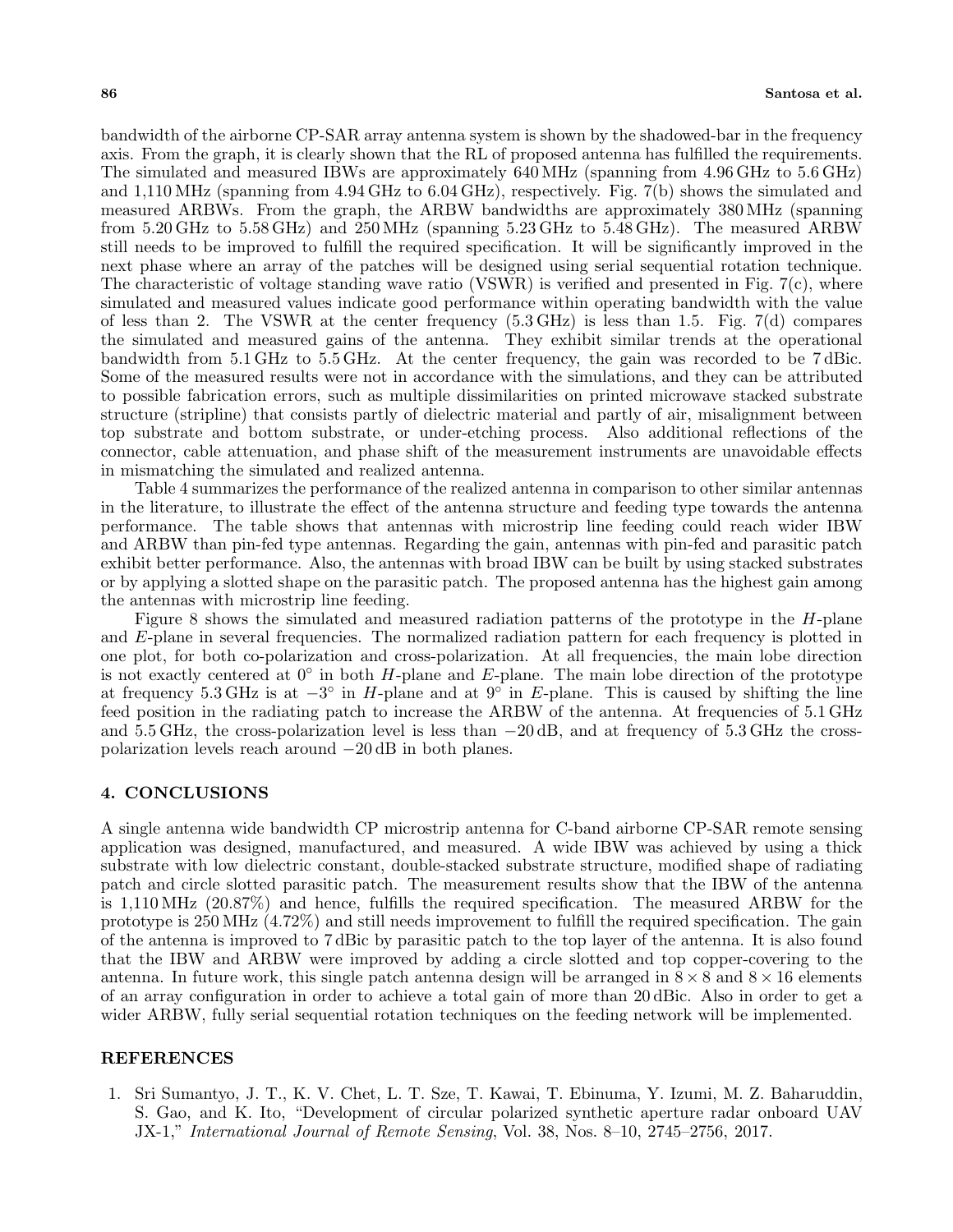- 2. Ouchi, K., "Recent trend and advance of synthetic aperture radar with selected topics," Remote Sensing, Vol. 5, No. 2, 716–807, 2013.
- 3. Gail, W. B., "Effect of faraday rotation on polarimetric SAR," IEEE Int. Transactions on Aerospace and Electronic System, Vol. 34, No. 1, 301–307, 1998.
- 4. Gao, S., Q. Luo, and F. Zhu, Circularly Polarized Antenna, John Willey Sons, 2014.
- 5. Balanis, C. A., Antenna Theory Analysis and Design, 3rd Edition, A John Willey and Sons, New Jersey, 2005.
- 6. James, J. R. and P. S. Hall, Handbook of Microstrip Antennas, Peter Peregrinus Ltd, London, UK, 1989.
- 7. Stutzman, W. L. and G. A. Thiele, Antenna Theory and Design, 2nd Edition, John Wiley and Sons, 1998.
- 8. Carver, K. R. and J. W. Mink, "Microstrip antenna technology," IEEE Transactions on Antennas and Propagation, Vol. 29, No. 1, 2–24, 1981.
- 9. Hung, K. F. and Y. C. Lin, "Novel broadband circularly polarized cavity-backed aperture antenna with traveling wave excitation," IEEE Transactions on Antenna and Propagation, Vol. 58, No. 1, 35–42, 2009.
- 10. Davidson, K., Y. Antar, and A. Freundorfer, "A wideband via fed circularly polarized microstrip antenna on a multi-layer substrate," IEEE Antennas and Propagation Society International Symposium, APS-URSI 2013, Vol. 9, No. 6, 1468–1469, 2013.
- 11. Singh, D. K., B. K. Kanaujia, S. Dwari, G. P. Pandey, and S. Kumar, "Multiband circularly polarized stacked microstrip antenna," Progress In Electromagnetic Research C, Vol. 56, 55–65, 2015.
- 12. Lai, H. W., D. Xue, H. Wong, K. K. So, and X. Y. Zhang, "Broadband circularly polarized patch antenna arrays with multiple layers structure," IEEE Antenna and Wireless Propagation Letters, Vol. 16, 525–528, 2017.
- 13. Pozar, D. M. and B. Kaufman, "Increasing the bandwidth of a microstrip antenna by proximity coupling," Electronics Letters, Vol. 23, No. 8, 368–369, 2007.
- 14. Sharma, P. C. and K. C. Gupta, "Analysis and optimized design of single feed circularly polarized microstrip antennas," IEEE Transactions on Antenna and Propagation, Vol. 31, No. 6, 949–955, 1983.
- 15. Chung, K. L. and A. S. Mohan, "A systematic design method to obtain broadband characteristics for singly-fed electromagnetically coupled patch antennas for circularly polarization," IEEE Transactions on Antenna and Propagation, Vol. 51, No. 12, 3239–3248, 2003.
- 16. Wu, J., X. Ren, Z. Wang, and Y. Yin, "Broadband circularly polarized antenna with L-shaped strip feeding and shorting-pin loading," IEEE Antenna and Wireless Propagation Letters, Vol. 13, 1733–1736, 2015.
- 17. Targonski, S. D. and M. Pozar, "Design of wideband circularly polarized aperture-coupled microstrip antennas," IEEE Transactions on Antenna and Propagation, Vol. 41, No. 2, 214–220, 1993.
- 18. Sze, J. Y. and W. H. Chen, "Axial ratio bandwidth enhancement of a microstrip-line-fed circularly polarized annular-ring slot antenna," IEEE Transactions on Antenna and Propagation, Vol. 59, No. 7, 2450–2456, 2011.
- 19. Saini, R. K. and S. Dwari, "A broadband dual circularly polarized square slot antenna," IEEE Transactions on Antenna and Propagation, Vol. 64, No. 1, 290–294, 2015.
- 20. Gyasi, K. O., G. Wen, Y. Huang, E. Affum, and W. Hu, "Broadband circularly polarized cross shaped slot antenna with an improved feedline," Progress In Electromagnetics Research C, Vol. 74, 141–149, 2017.
- 21. Ding, K., C. Gao, T. Yu, D. Qu, and B. Zhang, "Gain-improved broadband circularly polarized antenna array with parasitic patches," IEEE Antenna and Wireless Propagation Letters, Vol. 16, 1468–1471, Dec. 2016.